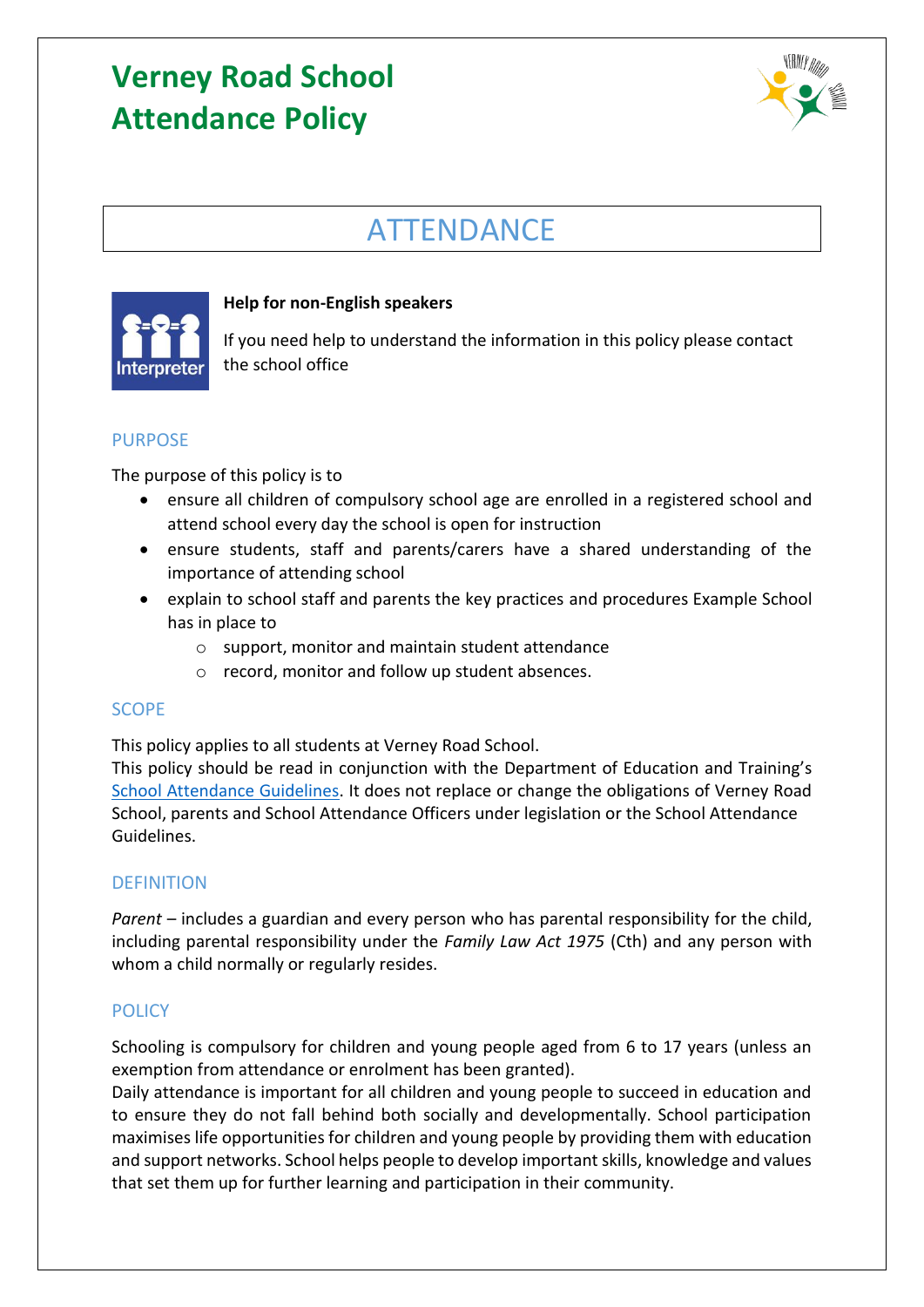

Students are expected to attend Verney Road School during normal school hours every day of each term unless:

- there is an approved exemption from school attendance for the student
- the student has a dual enrolment with another school and has only a partial enrolment in Verney Road School, or
- the student is registered for home schooling and has only a partial enrolment in Verney Road School for particular activities.

#### **Supporting and promoting attendance**

Verney Road School*'s Student Wellbeing and Engagement Policy* supports student attendance.

Our school also promotes student attendance by: Use School Wide positive Behaviour Support, an Attendance Wellbeing Meetings, wrap around family supports including paediatric clinics, food hampers and relevant home visits.

#### **Recording attendance**

Verney Road School must record student attendance twice per day. This is necessary to:

- meet legislative requirements
- discharge Verney Road School's duty of care for all students

Attendance will be recorded by the classroom teacher] by 10 am every day [detail time, i.e. start of the school day and after lunch] using Sentral.

If students are in attendance at a school approved activity, the teacher in charge of the activity will record them as being present.

#### **Recording absences**

For absences where there is no exemption in place, a parent/carer must provide an explanation on each occasion to the school.

Parents/carers should notify Verney Road School of absences by:

- phoning the school
- sending a message to the classroom teacher on Seesaw

If a student is absent on a particular day and the school has not been previously notified by a parent, or the absence is otherwise unexplained, Verney Road School will notify parents by [SMS/push notification message via Seesaw. Verney Road School will attempt to contact parents as soon as practicable on the same day of the unexplained absence, allowing time for the parent to respond.

If contact cannot be made with the parent (due to incorrect contact details), the school will attempt to make contact with any emergency contact/s nominated on the student's file held by the school, where possible, on the day of the unexplained absence.

Verney Road School will keep a record of the reason given for each absence. The Principal will determine if the explanation provided is a reasonable excuse for the purposes of the parent meeting their responsibilities under the *Education Training Reform Act 2006* and the School Attendance Guidelines.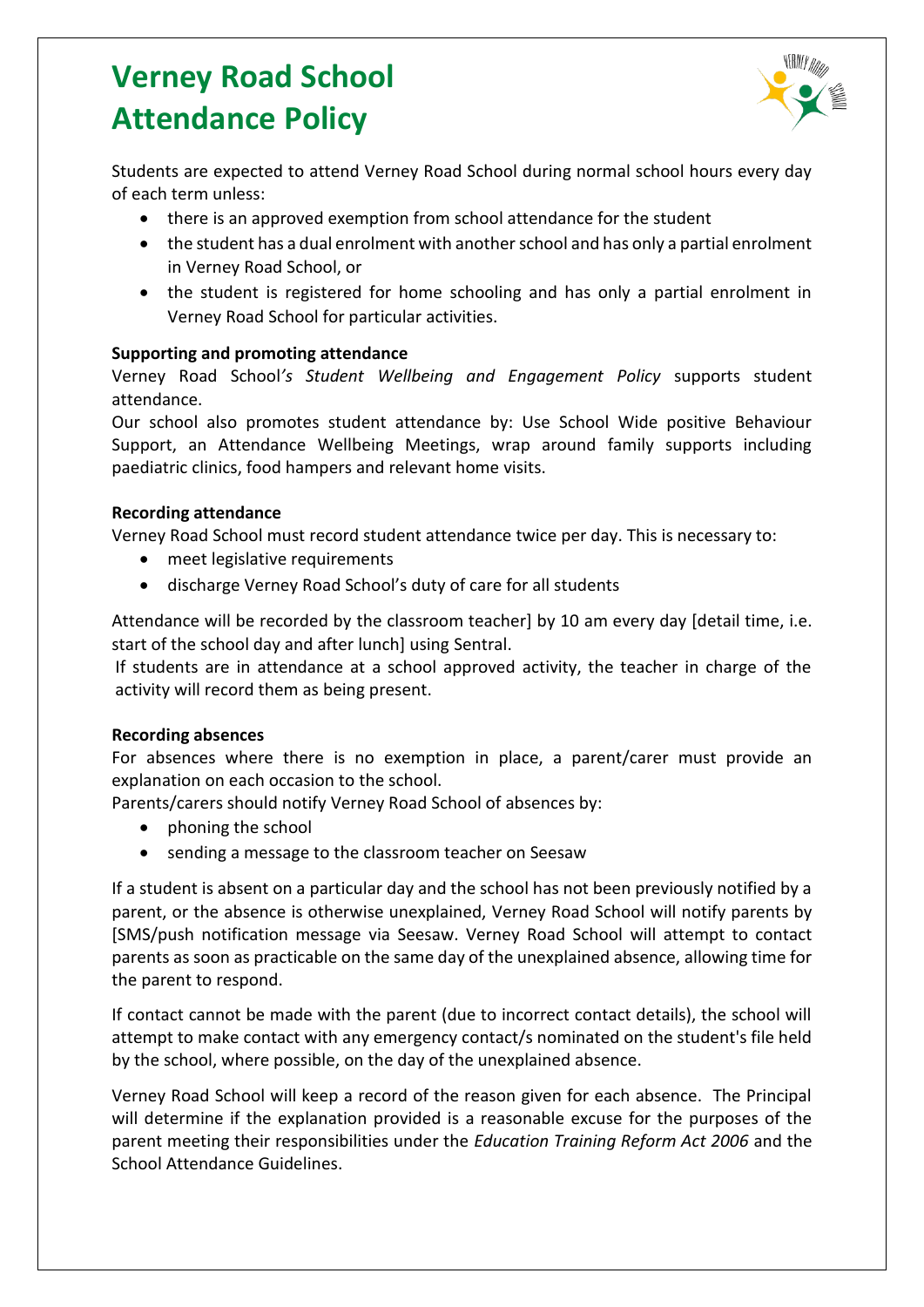

If Verney Road School considers that the parent has provided a reasonable excuse for their child's absence the absence will be marked as 'excused absence'.

If the school determines that no reasonable excuse has been provided, the absence will be marked as 'unexcused absence'.

The Principal has the discretion to accept a reason given by a parent for a student's absence. The Principal will generally excuse:

- medical and dental appointments, where out of hours appointments are not possible or appropriate
- bereavement or attendance at the funeral of a relative or friend of the student, including a student required to attend Sorry Business
- school refusal, if a plan is in place with the parent to address causes and support the student's return to school
- cultural observance if the parent/carer notifies the school in advance
- family holidays where the parent notifies the school in advance

If no explanation is provided by the parent within 10 school days of an absence, it will be recorded as an 'unexplained absence' and recorded on the student's file.

Parents will be notified if an absence has not been excused.

Managing non-attendance and supporting student engagement

Where absences are of concern due to their nature or frequency, or where a student has been absent for more than five days, Verney Road School will work collaboratively with parents, the student, and other professionals, where appropriate, to develop strategies to improve attendance, including:

- establishing an Attendance Student Support Group
- implementing a Return to School Plan
- implementing an Individual Education Plan
- implementing a Student Absence Learning Plan for students who will be absent for an extended period
- arranging for assistance from relevant SSS staff.

We understand from time to time that some students will need additional supports and assistance, and in collaboration with the student and their family, will endeavour to provide this support when it is required,

Referral to School Attendance Officer

If Verney Road School decides that it has exhausted strategies for addressing a student's unsatisfactory attendance, we may, in accordance with the School Attendance Guidelines refer the non-attendance to a School Attendance Officer in the North Eastern Victoria Region for further action.

If, from multiple attempts to contact with a parent, it becomes apparent that a student will not be returning to the school, the Principal may make a referral to a School Attendance Officer if:

- the student has been absent from school on at least five full days in the previous 12 months where:
	- $\circ$  the parent has not provided a reasonable excuse for these absences; and